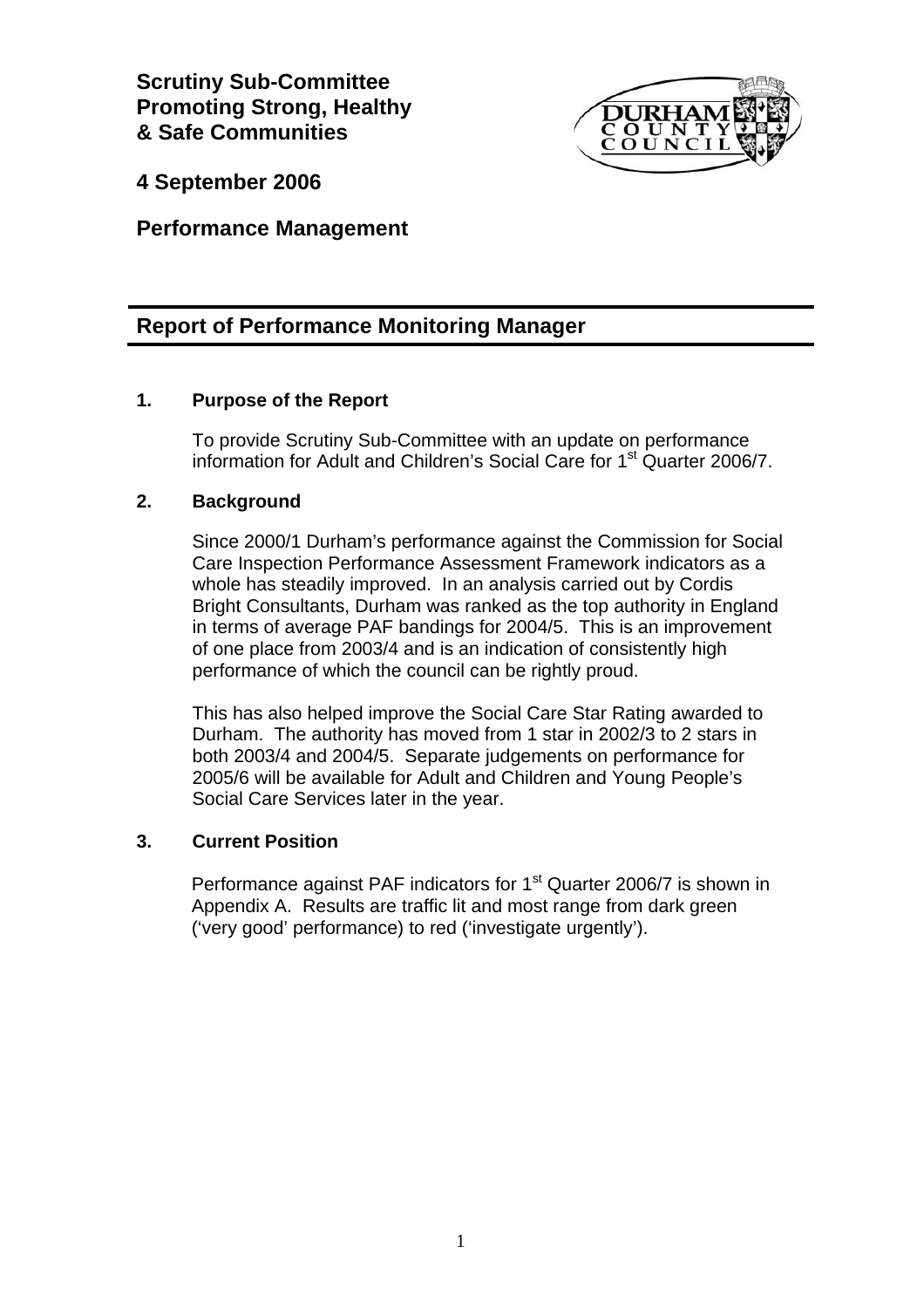### **3.1 Adult Services**: -

#### **Overview**

Adult Services performance indicators for which there is available data (sixteen out of twenty seven) are grouped by Commission for Social Care Inspection bandings as follows:

> 8 very good (dark green) 3 good (light green) 1 acceptable (yellow) 4 ask questions (orange) 0 investigate urgently (red)

In total eight out of sixteen indicators that can be banded at this point in the year are in the top banding that can be achieved.

#### Achievements

Very good performance is reported in relation to households receiving intensive home care, helping adults with physical disabilities, learning disabilities and mental health problems to live at home. Delivering items of equipment within seven days and the number of delayed discharges from hospital are also in the top (very good) banding. The acceptable waiting times for care packages also moved into the top banding despite an increase in the banding threshold.

#### Areas for Improvement

PAF C72 (Adults aged 65+ admitted on a permanent basis in the year to residential or nursing care per 10,000 65+ population) is in the orange banding with 108.7 admissions per 10,000 65+ population. Although this figure is in the orange banding, it demonstrates a significant improvement in performance from the figure reported at the year end with the indicator moving out of the red banding. The high rate of admissions continues to be addressed by Adult Services with an action plan developed and local targets set to reduce the number of admissions across the County. It is hoped to bring the rate of admissions down to 100 per 10,000 65+ population by the end of the year. This would move the indicator into the yellow banding.

PAF D55 (Acceptable waiting times for assessments) is also a Best Value Indicator (BVPI 195). Commentary on the indicator is included in the Corporate Performance Report.

An Equality and Diversity Action Plan to address issues in relation to PAF E47 (ratio of the percentage of older service users receiving an assessment or review that are from minority ethnic groups compared to the percentage of older people in the population that are from minority ethnic groups) has been developed and implemented. A meeting has also taken place with the Race Equalities Council to explore ways of better engaging service users from minority ethnic groups. Due to such a small minority ethnic population in County Durham, small numbers can affect this indicator dramatically. Indeed, the ideal ratio of 1:1 would have been achieved if another five users from a minority ethnic group were assessed.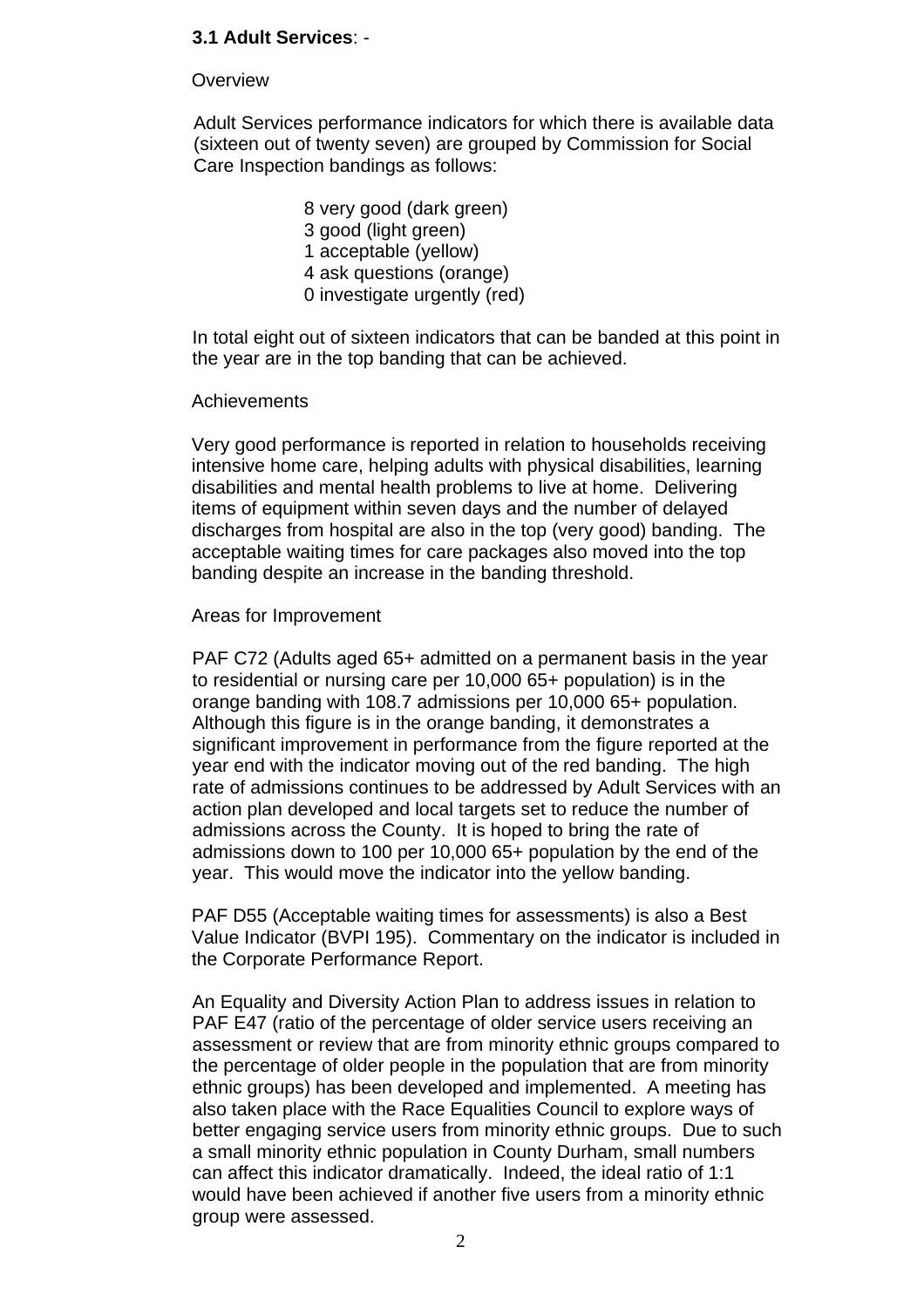PAF E48 (ratio of the percentage of older service users receiving services following assessment or review that are from minority ethnic groups compared to the percentage of older users assessed or reviewed that are from a minority ethnic group). The indicator moved from the yellow to the orange banding. This is because the percentage of users from minority ethnic groups who received a service following assessment is higher than for the rest of the population. This is a volatile indicator that is liable to fluctuate year on year owing to the small numbers of people, only two in the rolling year, being assessed that are from minority ethnic groups.

#### Changing Performance

PAF D56 (acceptable waiting times for care packages) has increased from the light green to dark green banding. This indicator is also a Best Value Indicator (BVPI 196). Further commentary on the indicator is included in the Corporate Performance Report.

#### **Developments**

On the 2 August 2006 a consultation document was published by the Department of Health entitled 'A new outcomes framework for Adult Assessment of Social Care 2006/07'. The intention of the CSCI proposals is to allow judgements of Adult Services performance to be based on how they improve people's lives, which should be more meaningful for both staff and people in communities served. It is also the intention to reduce the demand for data from councils.

The proposed framework is structured around the seven outcomes that were introduced in the White Paper 'Our health, our care, our say' plus the last two in the list below which are included because effective outcomes can only be delivered through excellent leadership and effective commissioning. The full list is:

- i. Improved Health
- ii. Improved quality of life
- iii. Making a positive contribution
- iv. Exercise of choice and control
- v. Freedom from discrimination or harassment
- vi. Economic wellbeing
- vii. Personal dignity and respect
- viii. Leadership
- ix. Commissioning and use of resources

A copy of the consultation document will be placed in the Members Library for comments.